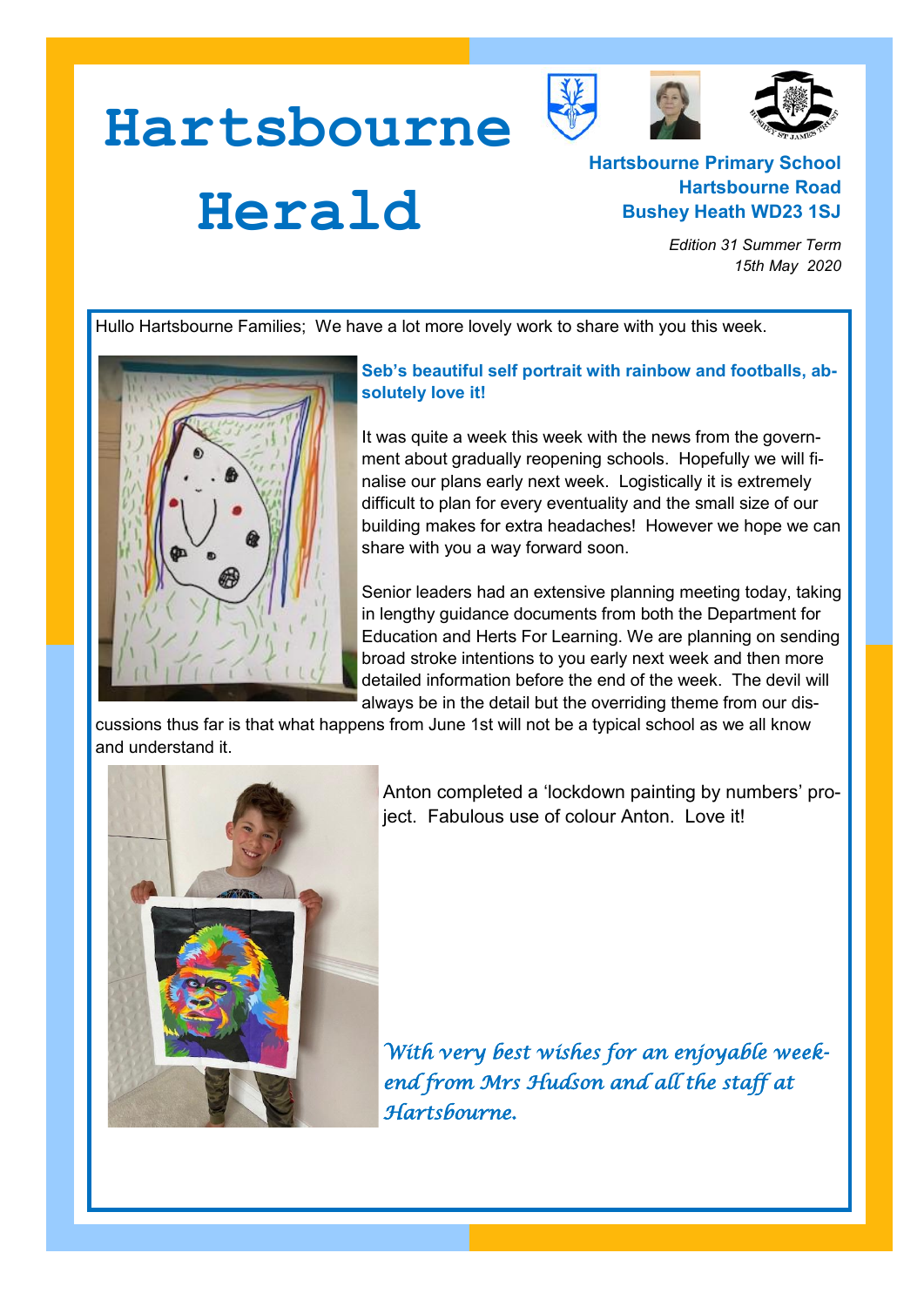

William made decorations for a VE Day street party (observing social distance, of course)!



Elijah getting a lesson from Great Grandma about VE Day (yes she was actually there)!



If you don't see your work this week, don't worry there'll be more next week!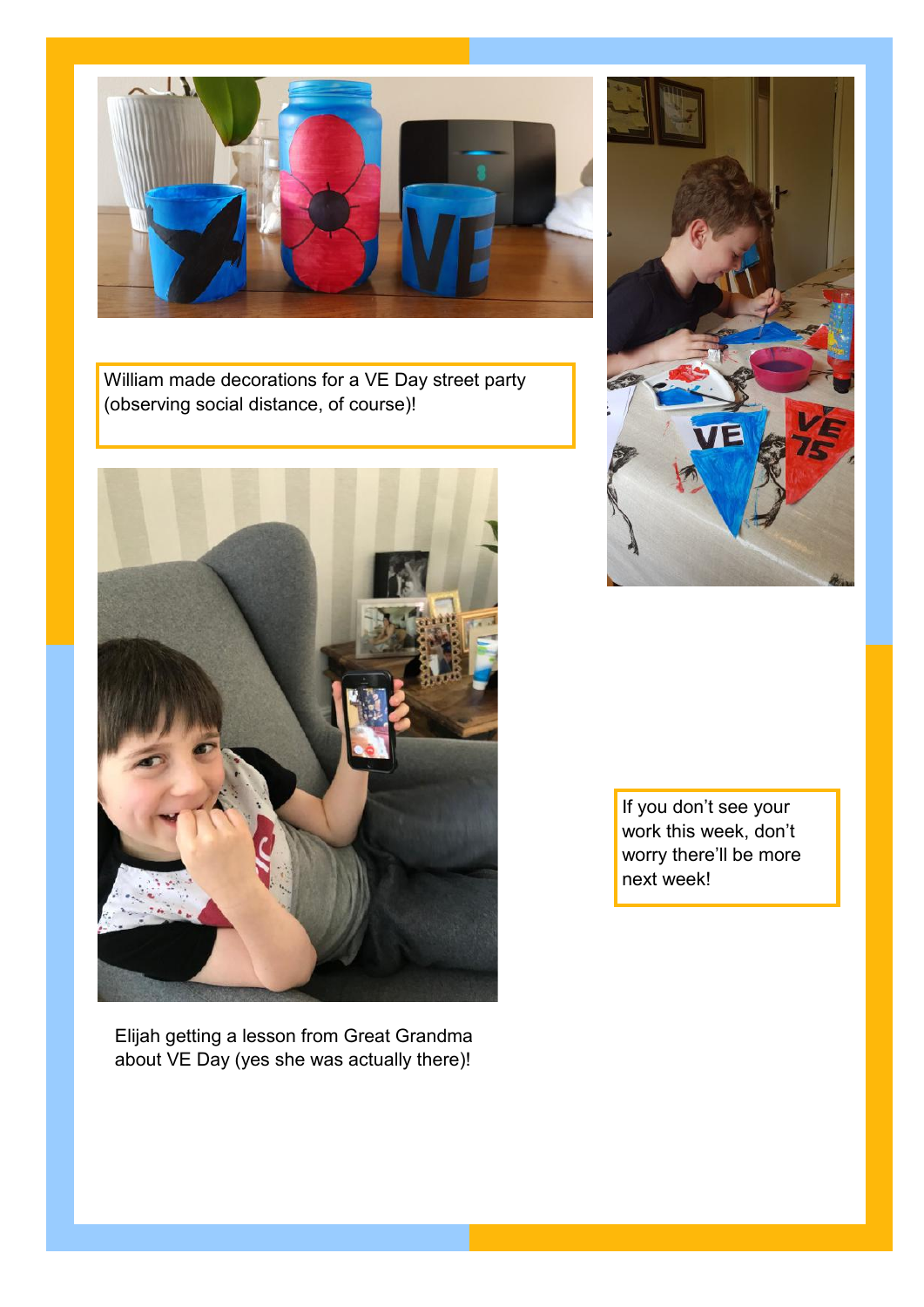## **Like, Subscribe, Suggest!**

It's great to hear that so many of you have been enjoying the videos on our YouTube channel, Hartsbourne Reads! We've certainly enjoyed the chance to read and recommend all manner of great children's books, and we would love to hear any suggestions from you for books we could read in the future! Please e-mail them to us at [parents@hartsbourne.org.uk](mailto:parents@hartsbourne.org.uk)



Click the icon to visit the channel!





Teddy' and Elijah's healthy eating plates! Yum!



Lorenzo getting to grips with google classroom and remote working!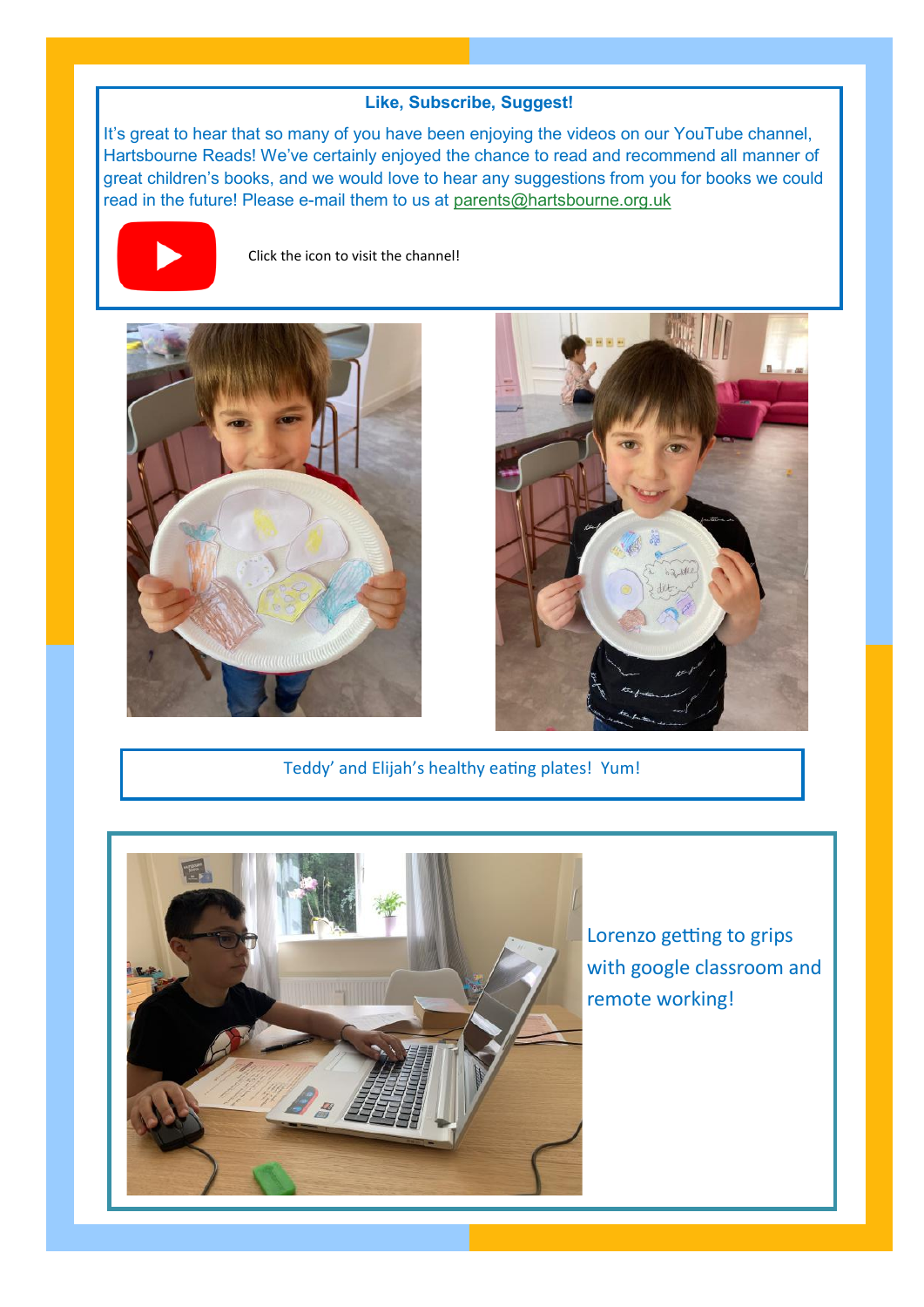

Trent batch baking for the NHS! Impressive! And he shared his English work with us as well!

Endist propect loss 3000 shape of glasses · the stane · Shows through it lease · freguetor seture cas aproged by · commes with \* small pad to cost · weg-ble senate state comp<br>bettery? · were like hormal gested. · voice automated (peticid) · exc. shop succeedly system,



Robbie's amazing owl painting—absolutely beautiful Robbie!